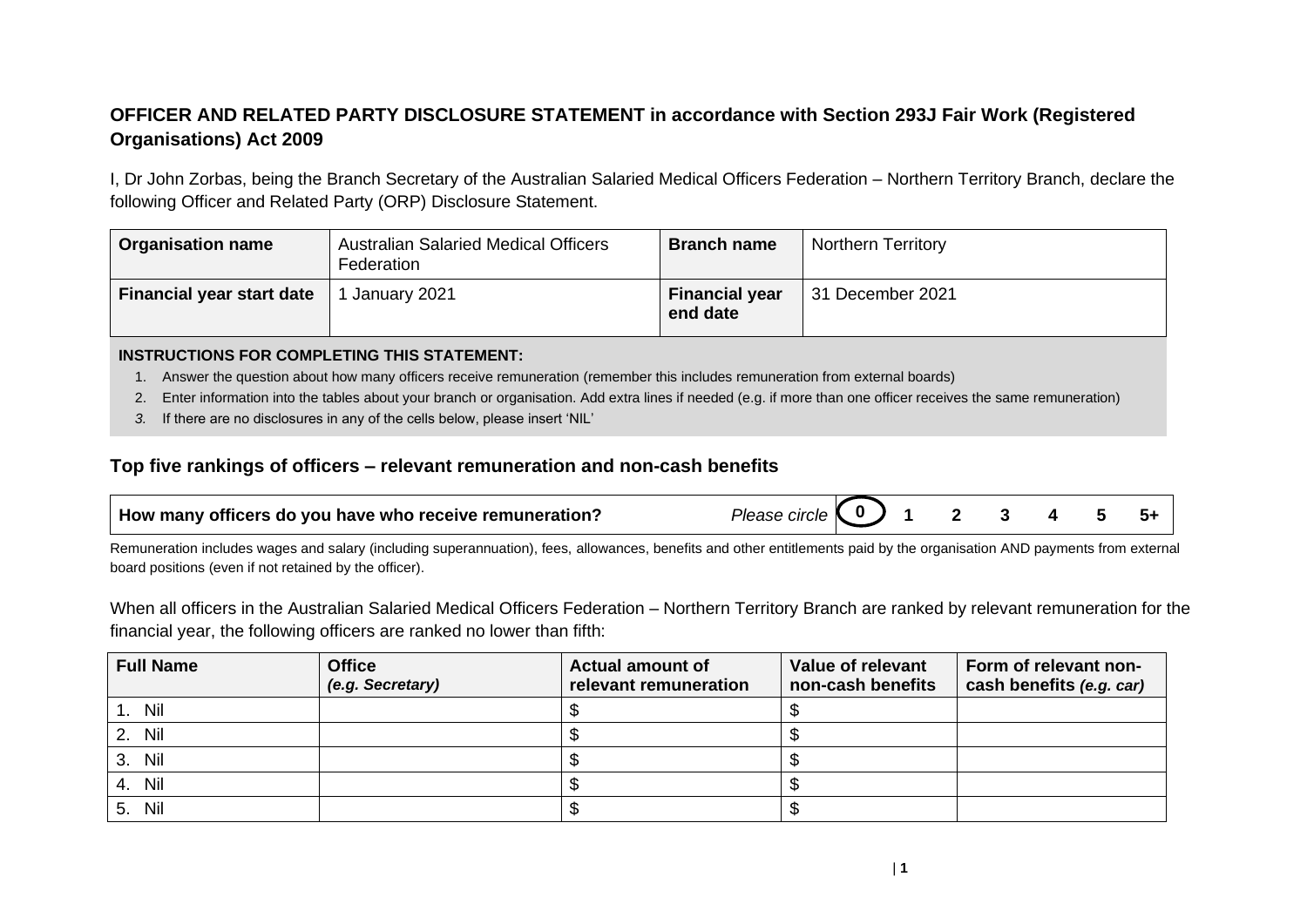### **Payments to related parties and declared persons or bodies**

During the financial year, the following payments were made to related parties or declared persons or bodies. The details of these payments are included below. (This list does not include payments that are exempted from disclosure under section 293G).

| <b>Date</b> | <b>Name</b> | <b>Nature of relationship</b><br>(e.g company owned by Secretary) | <b>Purpose of payment</b><br>(e.g. catering) | <b>Amount</b> | <b>Other relevant details</b> |
|-------------|-------------|-------------------------------------------------------------------|----------------------------------------------|---------------|-------------------------------|
| Nil         |             |                                                                   |                                              |               |                               |
|             |             |                                                                   |                                              |               |                               |
|             |             |                                                                   |                                              |               |                               |
|             |             |                                                                   |                                              |               |                               |
|             |             |                                                                   |                                              |               |                               |
|             |             |                                                                   |                                              |               |                               |

I declare that:

- the officers listed in this ORP statement are those whose relevant remuneration places them in the top five rankings of officers;
- where fewer officers are listed, this is because only those listed officers received relevant remuneration;
- the only officers in the top five rankings who received non-cash benefits are those for whom an amount is listed in the non-cash benefits column;
- the persons and entities listed under 'payments to related parties' are the only related parties or declared persons or bodies that are required to be disclosed under s.293G, where none are listed this is because there were no disclosable payments;

Dated: 21 June 2022

**[This form must be signed by an officer]**

Signed (by the officer making the declaration):  $\left\{\begin{matrix} 1 & 2 \\ 4 & 3 \end{matrix}\right\}$ 

**PLEASE NOTE: The Officer and Related Party Disclosure Statement must be provided to all members and a copy lodged with the Registered Organisations Commission (ROC) within six months of the end of the financial year**. It can be lodged with the ROC by emailing to **[regorgs@roc.gov.au](mailto:regorgs@roc.gov.au)**. ALL BRANCHES are required to lodge an Officer and Related Party Disclosure Statement. It is then published on the ROC website.